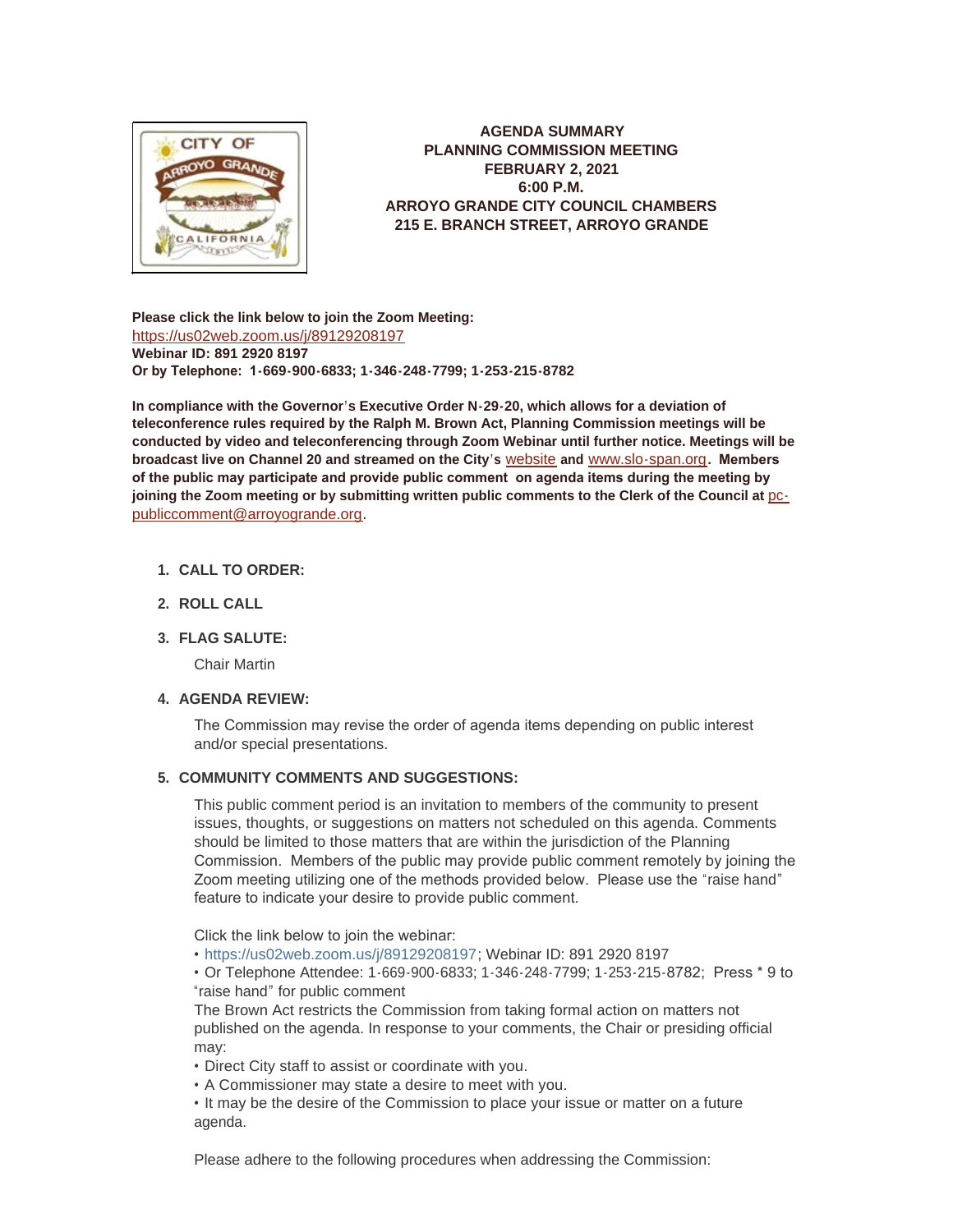• Comments should be limited to 3 minutes or less.

• Your comments should be directed to the Commission as a whole and not directed to an individual Commissioner.

• Slanderous, profane or personal remarks against any Commissioner or member of the audience shall not be permitted.

### **WRITTEN COMMUNICATIONS: 6.**

Correspondence or supplemental information for the Planning Commission received after Agenda preparation. In compliance with the Brown Act, the Commission will not take action on correspondence relating to items that are not listed on the Agenda, but may schedule such matters for discussion or hearing as part of future agenda consideration.

### **CONSENT AGENDA: 7.**

# **CONSIDERATION OF APPROVAL OF MINUTES**  7.a.

Recommended Action: Approve the minutes of the January 5, 2021 Regular Planning Commission meeting.

Documents:

#### [2021-02-02\\_7a Minutes for Approval.pdf](http://www.arroyogrande.org/AgendaCenter/ViewFile/Item/10660?fileID=16675)

# **PUBLIC HEARINGS: 8.**

**CONSIDERATION OF CONDITIONAL USE PERMIT 20-003, ESTABLISHMENT OF A**  8.a. **NEW CONFERENCE FACILITY AND COMMERCIAL OFFICES IN AN EXISTING STRUCTURE; LOCATION – 1164 E. GRAND AVENUE; APPLICANT – JOEL RILEY; REPRESENTATIVE – BRYCE ENGSTROM**

Recommended Action: It is recommended that the Planning Commission adopt a Resolution approving Conditional Use Permit No. 20-003 located at 1164 E. Grand Avenue.

Documents:

[2021-02-02\\_8.a 1164 E Grand CUP.pdf](http://www.arroyogrande.org/AgendaCenter/ViewFile/Item/10677?fileID=16680) [2021-02-02 Supplemental Memo.pdf](http://www.arroyogrande.org/AgendaCenter/ViewFile/Item/10677?fileID=16681) [2021-02-02 Supplemental Memo 2.pdf](http://www.arroyogrande.org/AgendaCenter/ViewFile/Item/10677?fileID=16684) [2021-02-02 Supplemental Memo 3.pdf](http://www.arroyogrande.org/AgendaCenter/ViewFile/Item/10677?fileID=16685)

## **NON-PUBLIC HEARING ITEMS: 9.**

## **CONSIDERATION OF PLANNING COMMISSION APPOINTMENT TO THE**  9.a. **COMMUNITY SERVICE GRANT COMMITTEE**

Recommended Action: It is recommended that the Planning Commission appoint one Commissioner and one alternate to serve as a representative on the Community Service Grant Committee.

Documents:

# [2021-02-02\\_9.a AGCSGP Committee.pdf](http://www.arroyogrande.org/AgendaCenter/ViewFile/Item/10662?fileID=16677)

## **NOTICE OF ADMINISTRATIVE DECISIONS: 10.**

This is a notice of administrative decision for Minor Use Permits, including any approvals, denials or referrals by the Community Development Director. An administrative decision must be appealed or called up for review by the Planning Commission by a majority vote.

#### **NOTICE OF ADMINISTRATIVE DECISIONS SINCE JANUARY 19, 2021** 10.a.

Documents: